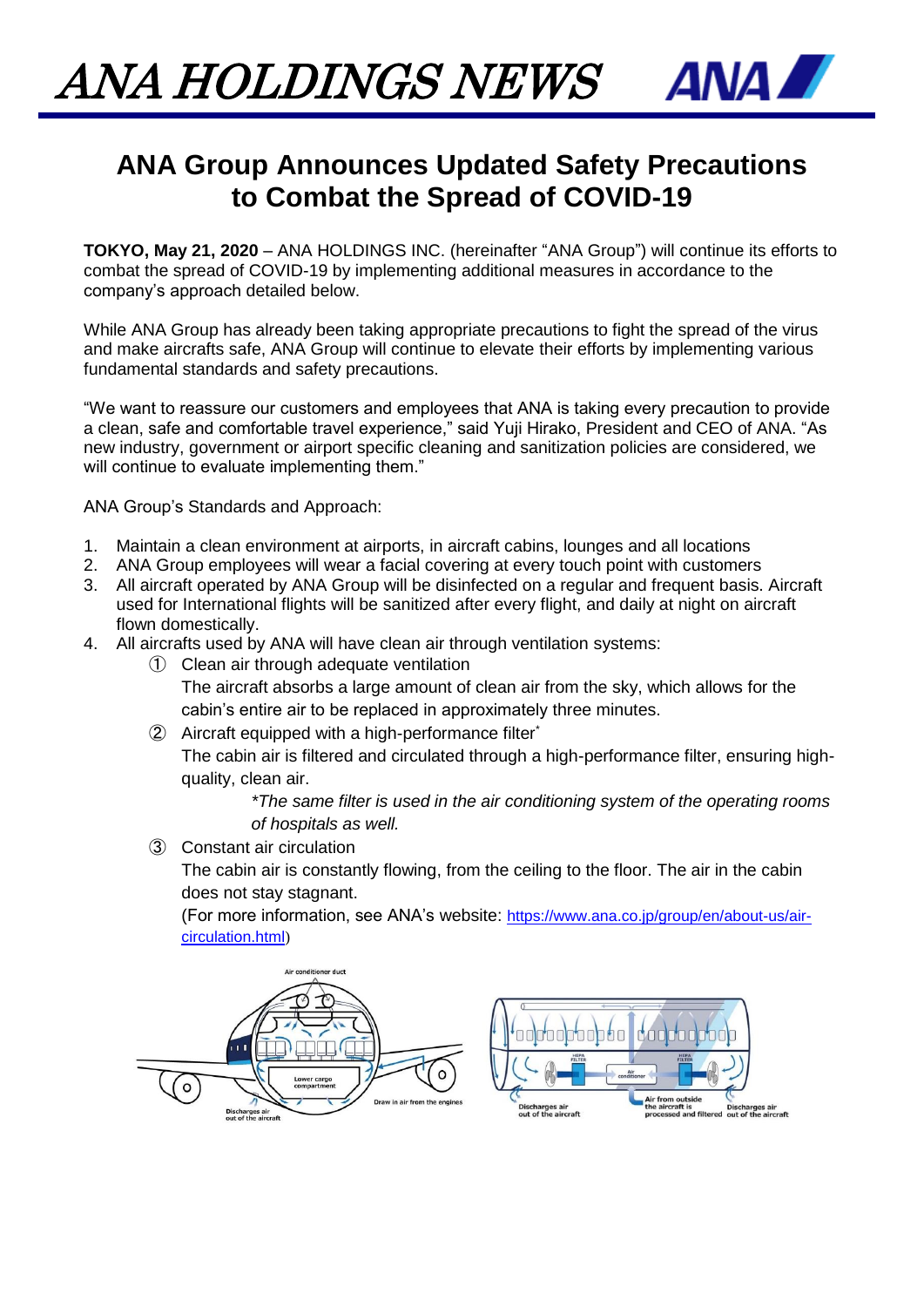## 【Request to Our Customers】

With all passengers' comfort and health for each other in mind, we ask our customers to wear masks or facial coverings as essential gear when traveling through airports and onboard the planes. Exceptions will be made for infants and those who are physically unable to wear masks. Passengers who are not wearing facial coverings, as well as passengers showing symptoms of sickness such as fever and coughs may be refused to board.

\*: Exceptions will be made for infants and those who are physically unable to wear masks.

\*: For customers who registered their email address in advance, we will inform them of the selfcondition checks by measuring temperature, wearing a mask, and recommend online check-in, check baggage.

## 【**ANA Group's initiatives to prevent the spread of infection and passenger requirements** 】\* 1

ANA Group will start the following activities sequentially as soon as possible operationally. (Note that we have already started some initiatives already " $\star$ ")

|               | ANA Groups' initiatives <sup>*2</sup> in accordance<br>with other associated groups <sup>*3</sup>                             | ANA passenger requirements                      |
|---------------|-------------------------------------------------------------------------------------------------------------------------------|-------------------------------------------------|
|               | <wearing and="" covering="" face<="" facial="" of="" td=""><td><wearing covering="" facial="" of=""></wearing></td></wearing> | <wearing covering="" facial="" of=""></wearing> |
|               | Shield>                                                                                                                       | Passengers must wear a facial covering          |
|               | Airport staff will wear facial coverings                                                                                      | in the check-in, lounge, gate and all           |
|               | and face shields. $\star$                                                                                                     | areas of the airport.                           |
|               |                                                                                                                               |                                                 |
|               | <lnstallation curtains="" of="" plastic=""></lnstallation>                                                                    | <seat assignment=""></seat>                     |
|               | Plastic curtains will be placed at the                                                                                        | . When making a reservation,                    |
|               | check-in counter. $\star$                                                                                                     | passengers can confirm the reservation          |
|               |                                                                                                                               | status of their flight in advance and           |
|               | <lounge services=""></lounge>                                                                                                 | reserve the seat they want. *4                  |
| Check-in      | . Individual wrapping and the                                                                                                 | ·Please take advantage of online check          |
| Area/         | suspension and restriction of some                                                                                            | in.                                             |
| <b>Before</b> | food, drink and other services. $\bigstar$                                                                                    |                                                 |
| Departure     | · Disinfectant will be located at the                                                                                         | <securing distance="" social=""></securing>     |
|               | entrance of the lounge and the food                                                                                           | . Please follow the staff's instruction and     |
|               | and drink area. $\star$                                                                                                       | cooperate to secure the distance                |
|               |                                                                                                                               | between passengers.                             |
|               | <disinfection equipment,="" etc.="" of=""></disinfection>                                                                     | . Usage of ANA's online check-in and            |
|               | Periodically disinfect equipment and                                                                                          | ANA Baggage Drop (self-service                  |
|               | supplies such as check-in machines                                                                                            | baggage drop machine)                           |
|               | and wheelchairs. $\star$                                                                                                      |                                                 |
|               |                                                                                                                               | <hand sanitizer=""></hand>                      |
|               | <hand sanitizer=""></hand>                                                                                                    | Please use hand sanitizers located by           |
|               | Hand sanitizers will be located by the                                                                                        | the airport entrance.                           |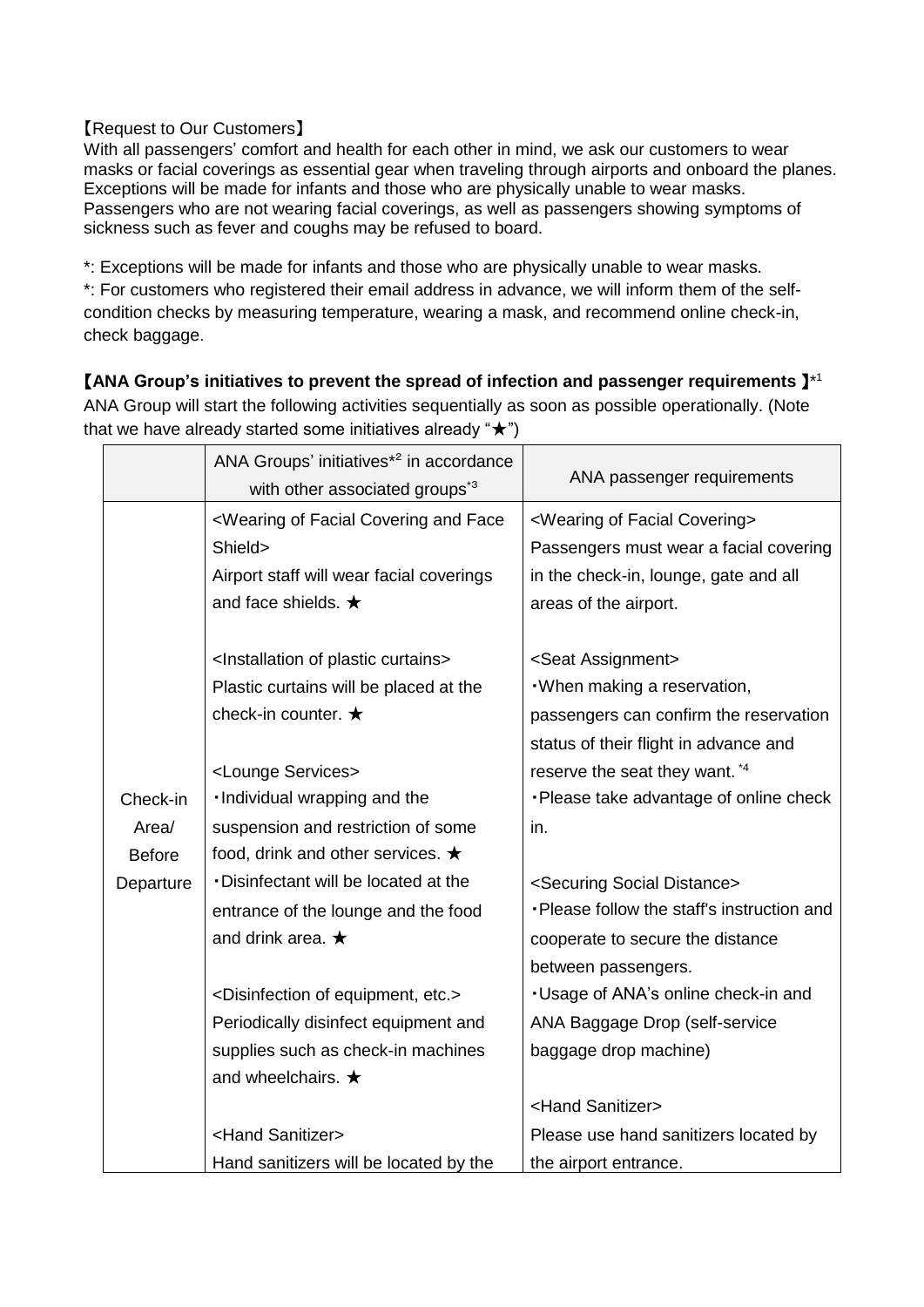|           | airport entrance.                                                                                                             |                                                     |
|-----------|-------------------------------------------------------------------------------------------------------------------------------|-----------------------------------------------------|
| Security  | <temperature measurement=""></temperature>                                                                                    | <wearing covering="" facial="" of=""></wearing>     |
|           | Temperature measurement will be                                                                                               | Please wear a facial covering.                      |
|           | carried out near the entrance of the                                                                                          |                                                     |
|           | security check. ★                                                                                                             | <securing distance="" social=""></securing>         |
|           | (Currently underway at 6 airports:                                                                                            | Please follow the staff's instruction and           |
|           | Haneda, Narita, Itami, Kansai, Chubu                                                                                          | cooperate to secure the distance                    |
|           | and Fukuoka)                                                                                                                  | between passengers.                                 |
| Area      |                                                                                                                               |                                                     |
|           | <hand sanitizer=""></hand>                                                                                                    | <receiving a="" certificate="" pass=""></receiving> |
|           | Hand sanitizers will be located at the                                                                                        | Please hold the barcode over the                    |
|           | security check.                                                                                                               | device and receive the pass certificate.            |
|           |                                                                                                                               | <hand sanitizer=""></hand>                          |
|           |                                                                                                                               | Please use hand sanitizer located at                |
|           |                                                                                                                               | the security check.                                 |
| Gate Area | <wearing and="" covering="" face<="" facial="" of="" td=""><td><wearing covering="" facial="" of=""></wearing></td></wearing> | <wearing covering="" facial="" of=""></wearing>     |
|           | Shield>                                                                                                                       | Please wear a facial cover.                         |
|           | At the boarding gate, airport staff will                                                                                      |                                                     |
|           | wear masks and face shields. $\star$                                                                                          | <securing distance="" social=""></securing>         |
|           |                                                                                                                               | Please follow the staff's instruction and           |
|           | <hand sanitizer=""></hand>                                                                                                    | cooperate to secure the distance                    |
|           | Hand sanitizers will be placed near the                                                                                       | between passengers.                                 |
|           | boarding gate.                                                                                                                |                                                     |
|           |                                                                                                                               | <boarding pass=""></boarding>                       |
|           |                                                                                                                               | Please hold the two-dimensional bar                 |
|           |                                                                                                                               | code or IC at the gate and receive it by            |
|           |                                                                                                                               | yourself.                                           |
|           |                                                                                                                               |                                                     |
|           |                                                                                                                               | <hand sanitizer=""></hand>                          |
|           |                                                                                                                               | Please use hand sanitizers near the                 |
|           |                                                                                                                               | board gate.                                         |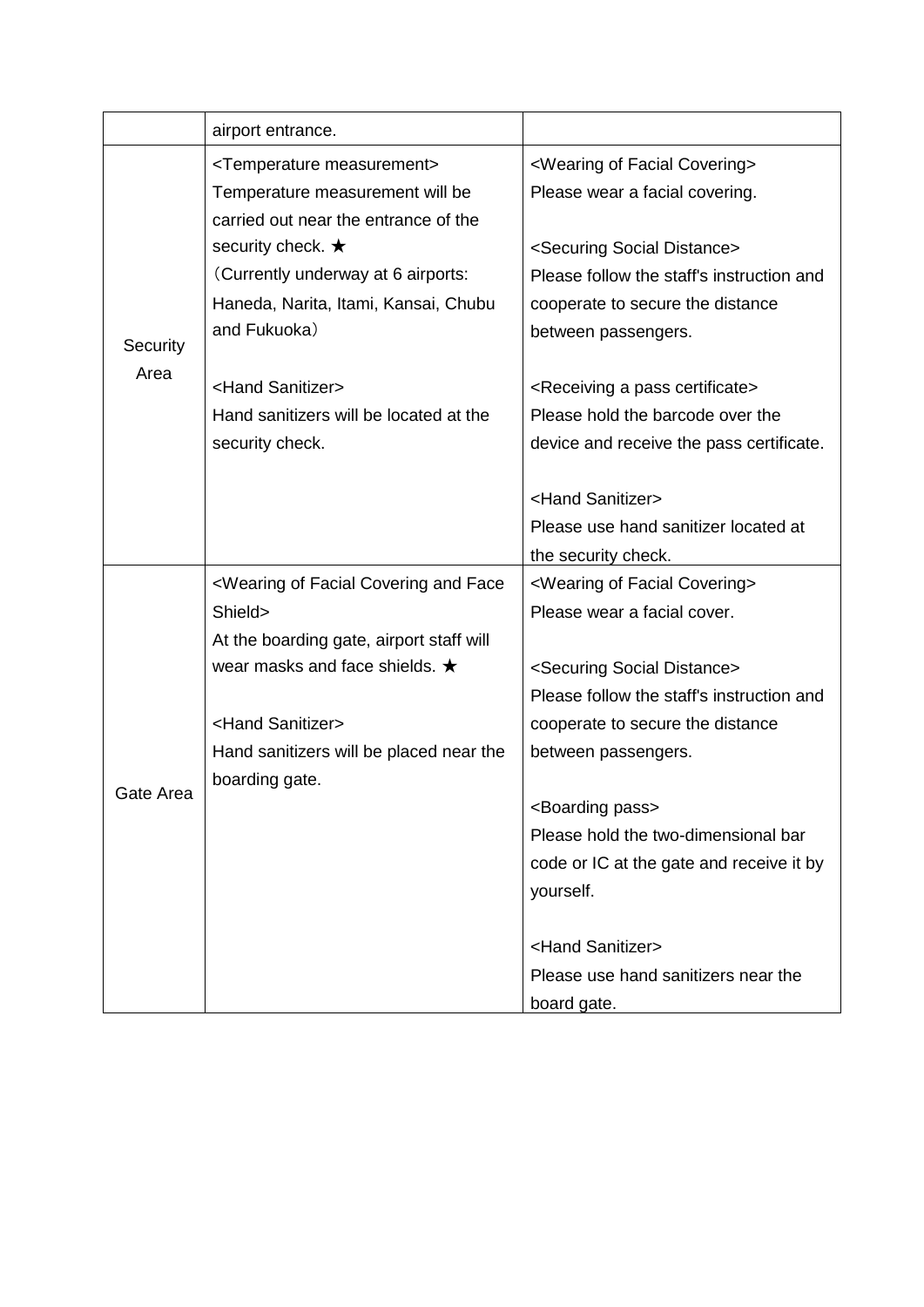|          | <wearing and<="" covering="" facial="" of="" th=""><th><wearing covering="" facial="" of=""></wearing></th></wearing> | <wearing covering="" facial="" of=""></wearing> |
|----------|-----------------------------------------------------------------------------------------------------------------------|-------------------------------------------------|
|          | Gloves by Cabin Attendants>                                                                                           | Please wear a facial covering when              |
|          | Cabin attendants working on domestic                                                                                  | boarding.                                       |
|          | and international flights will wear facial                                                                            |                                                 |
|          | coverings to reassure passengers using                                                                                |                                                 |
|          | ANA services. They will also wear                                                                                     |                                                 |
|          | gloves when serving food and drink                                                                                    |                                                 |
|          | items. $\star$                                                                                                        |                                                 |
|          |                                                                                                                       |                                                 |
|          | <cleaning aircraft="" and="" disinfection="" of=""></cleaning>                                                        |                                                 |
|          | . Each flight is cleaned and disinfected                                                                              |                                                 |
| Inflight | for international flights. $\star$                                                                                    |                                                 |
|          | - Aircraft is cleaned and disinfected                                                                                 |                                                 |
|          | every day at night for domestic flights.                                                                              |                                                 |
|          | $\bigstar$                                                                                                            |                                                 |
|          |                                                                                                                       |                                                 |
|          | <antibacterial wipes=""></antibacterial>                                                                              |                                                 |
|          | While the aircraft cabins are cleaned                                                                                 |                                                 |
|          | and disinfected regularly, additional                                                                                 |                                                 |
|          | antibacterial wipes will be provided to                                                                               |                                                 |
|          | those in need.                                                                                                        |                                                 |
|          |                                                                                                                       |                                                 |
|          | <in-flight service=""></in-flight>                                                                                    |                                                 |
|          | In-flight services such as drinks, meals,                                                                             |                                                 |
|          | in-flight Duty Free Sales and                                                                                         |                                                 |
|          | newspapers and magazines may be                                                                                       |                                                 |
|          | suspended or limited. $\bigstar$                                                                                      |                                                 |

\*1: The details may vary depending on the operating company.

\*2: State government, local governments, and regional airport authorities.

\*3: Conducted at selected overseas airports.

\*4: Some seats cannot be selected.

ANA will continue to work closely with relevant departments to prevent the spread of COVID-19 in order to ensure all passengers feel safe and comfortable when flying with ANA.

**Contact:** ANA Corporate Communications, TEL +81-3-6735-1111, [publicrelations@ana.co.jp](mailto:publicrelations@ana.co.jp) 



## **About ANA**

Following the "Inspiration of Japan" high quality of service, ANA has been awarded the respected 5-Star rating every year since 2013 from SKYTRAX. ANA is the only Japanese airline to win this prestigious designation eight years in a row. Additionally, ANA has been recognized by *Air Transport World* as "Airline of the Year" three times in the past 10 years - 2007,